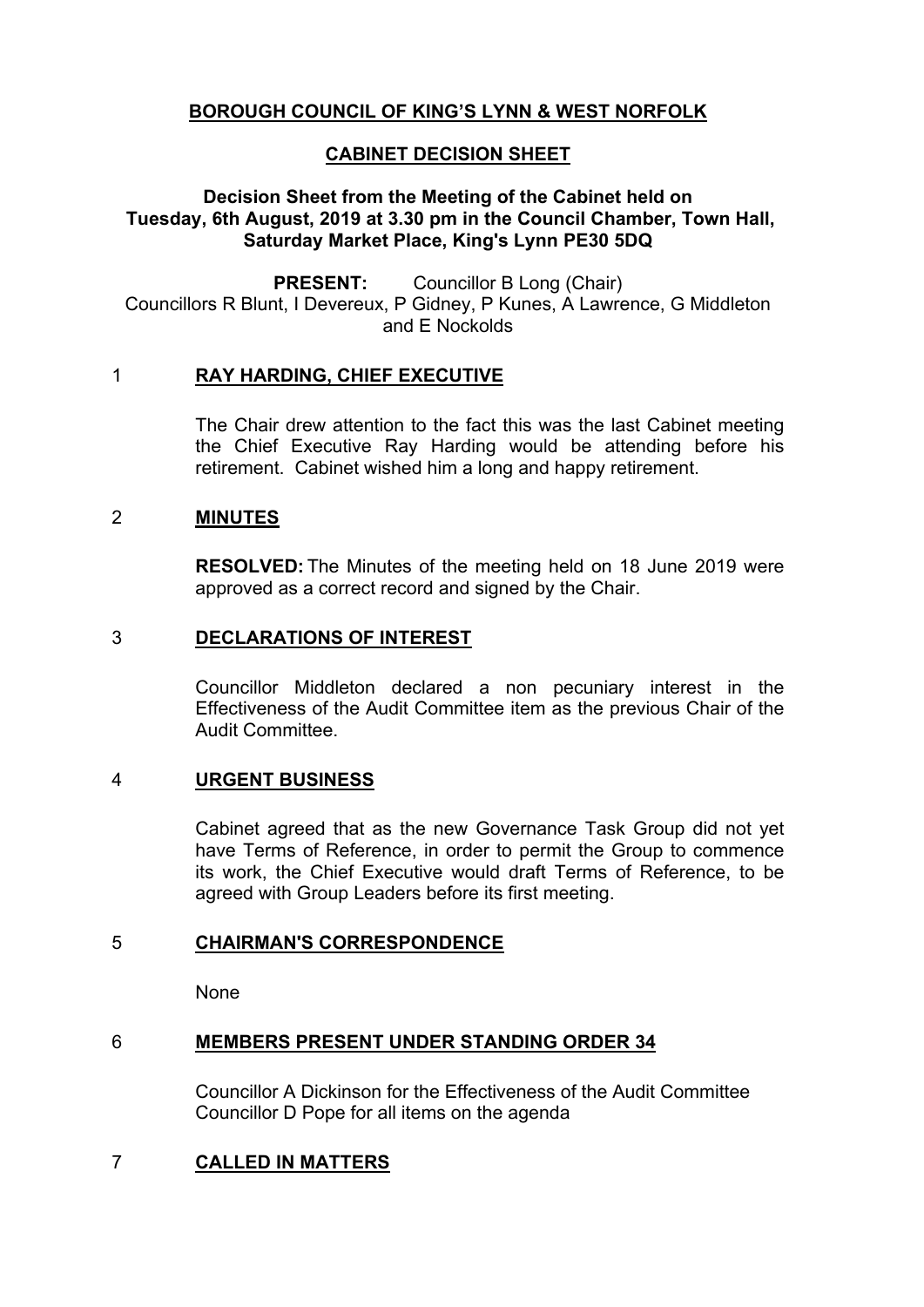The delegated decision on small grants had been called in, considered by the Corporate Performance Panel on 22 July 2019. The call in was not upheld and the decision had been implemented.

### 8 **FORWARD DECISIONS**

The Forward Decision list was noted.

### 9 **MATTERS REFERRED TO CABINET FROM OTHER BODIES**

None

### 10 **REVIEW OF THE EFFECTIVENESS OF THE AUDIT COMMITTEE 2018-19**

**RESOLVED:** That the evidence presented in the report as confirming that the Audit Committee operated effectively during 2018- 19 be agreed.

#### **Reason for Decision**

To ensure the Council continues to meet its obligations under the Accounts and Audit Regulations 2015.

### 11 **CODE OF CORPORATE GOVERNANCE**

**RECOMMENDED:** That the Code of Corporate Governance be approved.

#### **Reason for Decision**

To detail the council's commitment to good corporate governance.

### 12 **STRATEGIC PARTNERSHIP AGREEMENT - CAMBRIDGESHIRE AND PETERBOROUGH COMBINED AUTHORITY**

**RESOLVED**: That the Strategic Partnership Agreement attached at Appendix 1 to the agenda be endorsed and signed up to.

### **Reason for Decision**

To ensure that the borough council and the CPCA establish a firm strategic basis for mutually beneficial joint working.

### 13 **EXCLUSION OF THE PRESS AND PUBLIC**

**RESOLVED:** That under Section 100(A)(4) of the Local Government Act 1972, the press and public be excluded from the meeting for the following items of business on the grounds that they involve the likely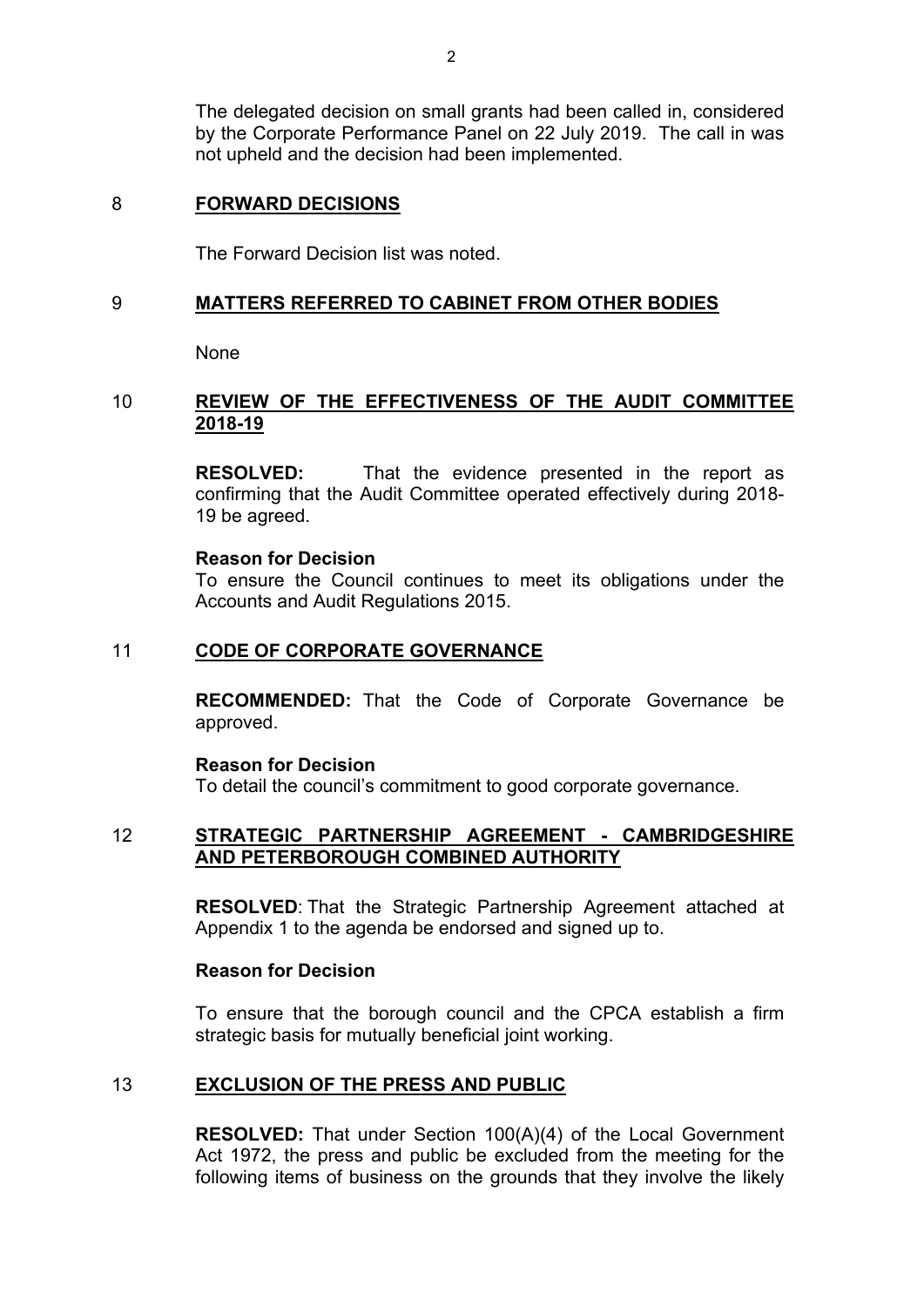disclosure of exempt information as defined in paragraphs 1 and 3 of Part 1 of Schedule 12A to the Act.

# 14 **PARKWAY ACCELERATED CONSTRUCTION SCHEME**

**RESOLVED:** 1) That the Chief Executive, in consultation with the Assistant Director Regeneration and Property and the Corporate Projects & Assets Portfolio Holder, be given delegated authority to negotiate terms and complete the purchase of the College of West Anglia site, to deliver the COWA site in conjunction with the adjacent Council owned site and the Legal Services Manager be given delegated authority to conclude the transaction.

2) That Officers seek planning permission in line with the proposals outlined in the report.

3) That Officers be authorised to spend up to £400,000 designing the infrastructure for the scheme of which £200,000 will be funded from a grant from the Norfolk Business Rates Pool and the remaining £200,000 from the Homes England grant.

4) Officers be authorised to spend a further £1,663,000 on costs associated with the housing schemes that can be reclaimed from the Homes England grant once secured.

5) That a report be brought to Cabinet by 12 November 2019 on the financial viability of the scheme, before entering contracts to build.

# **Reason for Decision**

- To ensure that the opportunity presented by the Accelerated Construction Programme to accelerate housing delivery in the Borough will be fully realised and will ensure that the Council will be able to bring forward sites on land it owns at a pace that would ordinarily not have been achievable.
- To continue with significant delivery of sustainable housing over a 4-5 year period.
- To improve the road network for King's Lynn.
- To achieve a commercial return for the Council (through capital and revenue receipts).
- To stimulate economic activity in the local area through direct and indirect activity.
- To create apprenticeships.